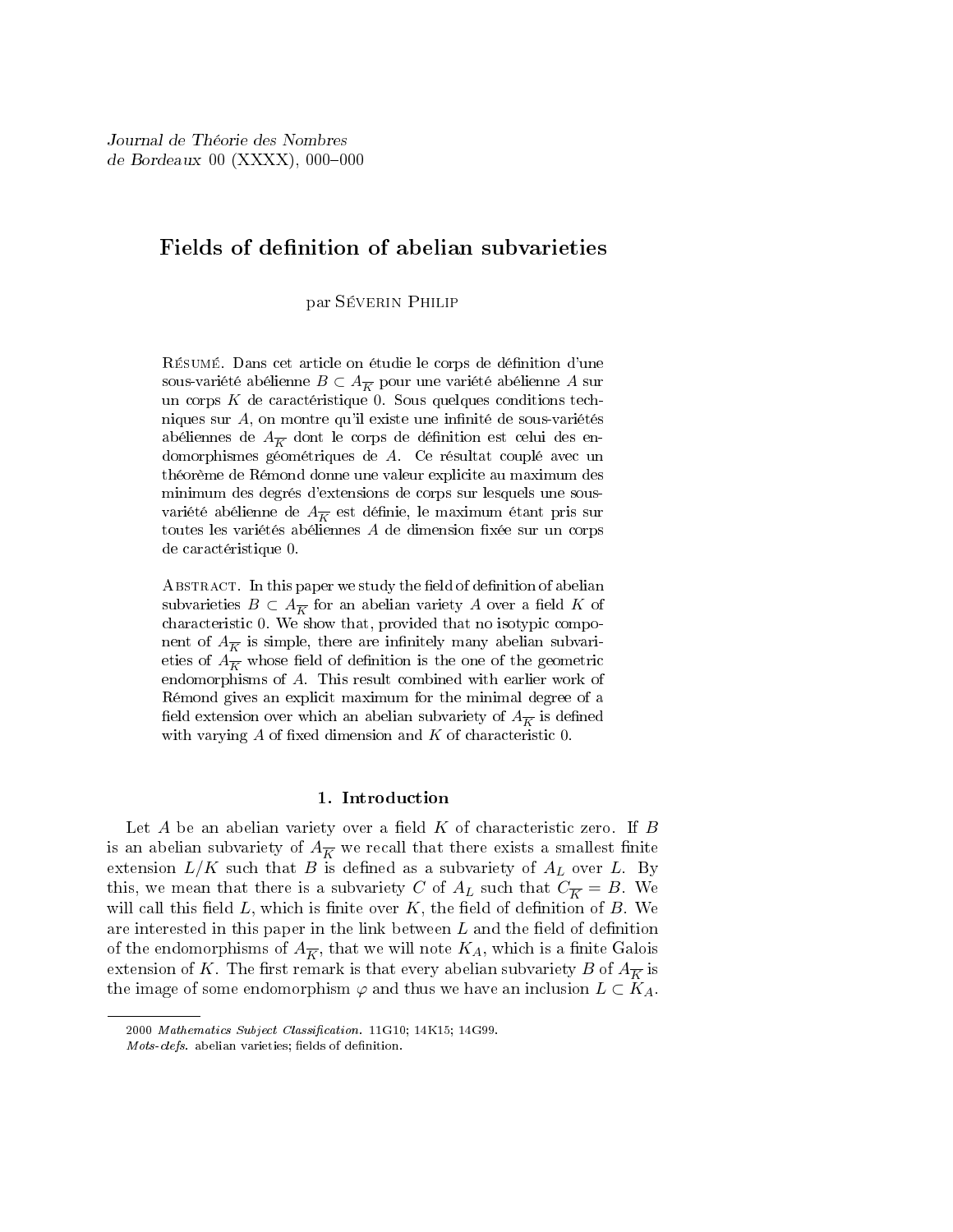Our goal is to show that equality can and usually does happen. We prove the following theorem.

**Theorem 1.1.** Let A be an abelian variety over a field K of characteristic zero,  $r \geq 1$  an integer and  $n_1, \ldots, n_r$  integers greater or equal to 2 such that  $A_{\overline{K}}$  is isogenous to a product  $\prod_{i=1}^{r}$  $C_i^{n_i}$  for simple pairwise non isogenous abelian varieties  $C_i$  over  $\overline{K}$ . For all r-uples of integers  $(k_1, \ldots, k_r)$  with  $k_i \in \{1, \ldots, n_i-1\}$  for each  $i \in \{1, \ldots, r\}$  there are infinitely many abelian subvarieties  $B$  of  $A_{\overline{K}}$  isogenous to  $\prod_{i=1}^r$  $C_i^{k_i}$  with field of definition  $K_A$ .

The main result of [4] gives a bound on the degree  $[K_A : K]$  as a function of the dimension  $g$  of  $A$ , namely we have

$$
[K_A:K] \le f(g)
$$

where  $f(g) = 2\alpha(g)6^{g-1}g!$  with  $\alpha(g) = 1$  if  $g \notin \{2, 4, 6\}$  and  $\alpha(2) = 2$ ,  $\alpha(4) = 5, \alpha(6) = 7/6.$ 

Theorem 1.1. of [4] also gives examples of abelian varieties that reach the bound. Combined with our work this allows us to compute the maximum of the degree of the extension given by the field of definition of an abelian subvariety, the maximum being taken over all abelian varieties of a given dimension over characteristic zero fields. The statement, given as the following corollary, complements Proposition 4.2 of [1].

**Corollary 1.2.** Let  $q \geq 2$  be a positive integer and A an abelian variety of dimension  $g$  over a field  $K$  of characteristic zero. Then for any abelian subvariety  $B \subset A_{\overline{K}}$  with field of definition L we have

$$
[L:K] \le f(g).
$$

Moreover, there are an abelian variety  $A$  of dimension  $g$  over  $Q$  and an abelian subvariety  $B \subset A_{\overline{\mathbf{Q}}}$  with field of definition L such that

$$
[L : \mathbf{Q}] = f(g).
$$

The first part of the statement is Proposition 4.2 of  $[1]$ . The second part is a direct consequence of Theorem 1.1 applied to the abelian varieties given by the main result of [4]. Indeed, let us fix  $g \geq 2$  and let A over **Q** be given by Theorem 1.1 of [4] such that  $[{\bf Q}_A : {\bf Q}] = f(g)$  and  $A_{\overline{\bf Q}} \simeq E^g$  with E an elliptic curve over  $\overline{\bf Q}$  of equation  $y^2=x^3-x$  or  $y^2=x^3-1$  depending on  $g$ . Applying Theorem 1.1 with  $r = 1$ ,  $k_1 = 1$  gives  $L = \mathbf{Q}_A$  hence the result.

Remark 1.3. The following example shows that in the statement of Theorem 1.1 the indices  $n_i$  in the isotypic decomposition of  $A$  can not be chosen equal to 1. Let  $E$  be the elliptic curve over  $Q$  given by the equation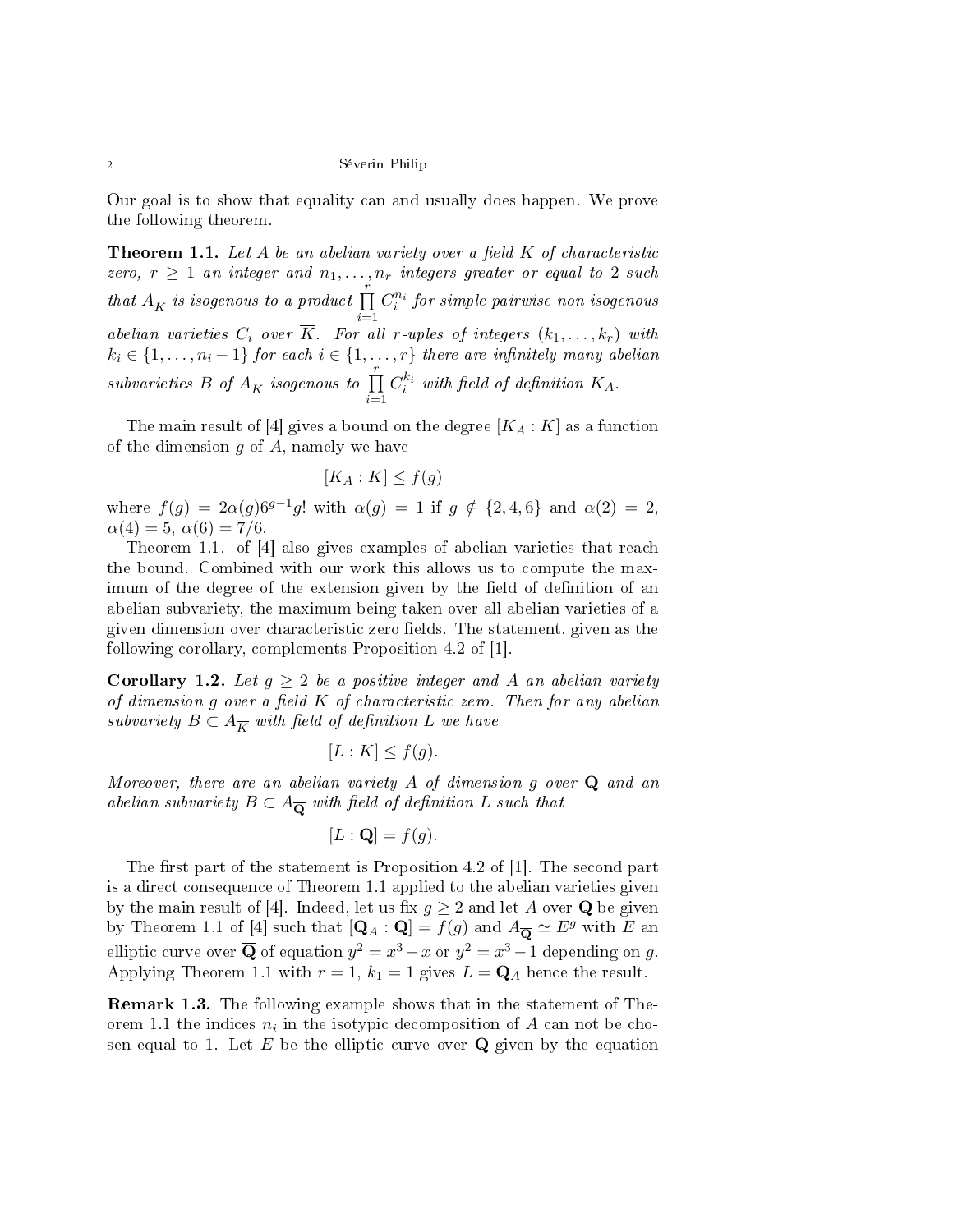$y^2 = x^3 - x$  and C the one given by the equation  $y^2 = x^3 + 3x - 2$ . One can check the following equalities

$$
\mathbf{Q}_E = \mathbf{Q}(i),
$$
  
\n
$$
\mathbf{Q}_C = \mathbf{Q},
$$
  
\nEnd  $E_{\overline{\mathbf{Q}}} = \mathbf{Z}[i],$   
\nEnd  $C_{\overline{\mathbf{Q}}} = \mathbf{Z},$ 

so that  $E$  is CM and  $C$  is not.

Consider now the abelian variety  $A = E \times C^2$ . We have  $\mathbf{Q}_A = \mathbf{Q}(i)$ but there is no abelian subvariety of  $A_{\overline{Q}}$  whose field of definition is  $Q(i)$ . Moreover by looking at  $A' = E^2 \times C^2$  we get that one cannot expect to choose one of the indices  $k_i$  to be equal to  $n_i$ .

The idea of the proof of Theorem 1.1 is to see the set of abelian subvarieties corresponding to a choice of  $\{k_1, \ldots, k_r\}$  as the rational points of an arithmetic Grassmannian over which the absolute Galois group of  $K$  acts by algebraic morphisms. This will show that the abelian subvarieties that have many Galois transforms correspond to the points outside a proper closed subset and this means that a generic subvariety fits the theorem. The action of the Galois group will be made through the automorphisms of a simple algebra.

The first part of the paper is thus devoted to some preliminaries on linear algebra over skew fields. Specifically we study the automorphisms of  $M_n(D)$ for a skew field  $D$  and their natural action on the right vector subspaces of  $D^n$ . In order to do so we will show that such an automorphism is always of the form  $f\sigma$  where f is the conjugation by an element of  $GL_n(D)$  and  $\sigma$  is an automorphism of D.

These considerations will allow us to define, for an automorphism of  $M_n(D)$ , an action on the Grassmann variety  $\mathrm{Gr}_{k,n}(D)$  which is compatible with its natural action on the right ideals of  $M_n(D)$ .

Finally, the Galois action of  $Gal(\overline{K}/K)$  on subvarieties factors through the finite group  $Gal(K_A/K)$  and translates into an action on the ideals of End  $A_{\overline{K}} \otimes \mathbf{Q}$  which from the previous construction yields an action on the Grassmannian. The last piece is the correspondence between the abelian subvarieties of  $A_{\overline{K}}$  and right ideals of End  $A_{\overline{K}} \otimes \mathbf{Q}$  given by

$$
B \subset A_{\overline{K}} \longmapsto I_B = \{ \varphi \in \text{End } A_{\overline{K}} \mid \text{Im } \varphi \subset B \} \otimes \mathbf{Q}.
$$

Using this, the result comes down to the fact that the fixed points of a non trivial element of  $G$  are given by the rational points of a closed subvariety properly contained in the Grassmannian which is irreducible. The finite union of those sets cannot cover it and by density of the rational points we find infinitely many subvarieties that fit our needs.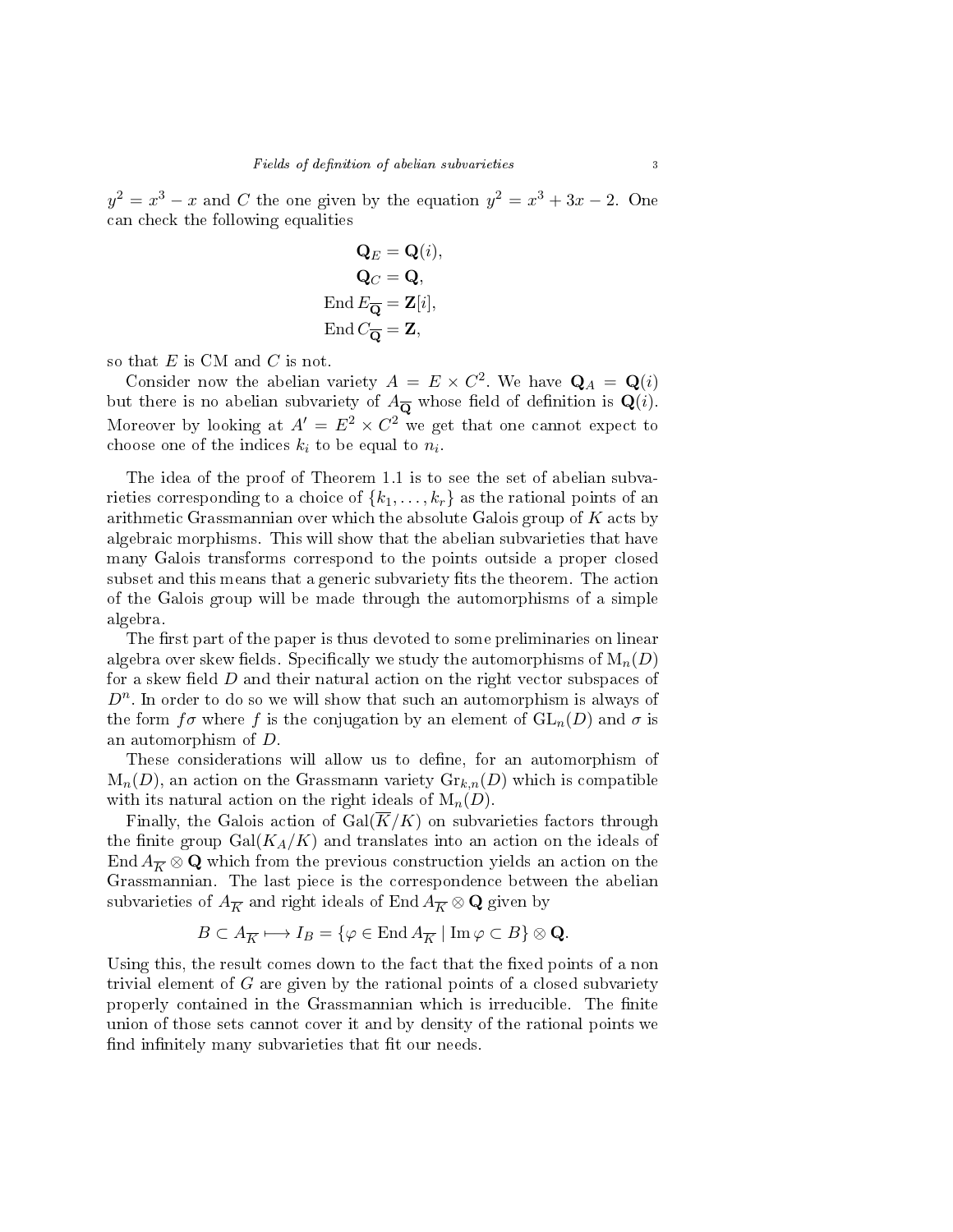### 2. Automorphisms of simple algebras

We start by recalling a result on right ideals of a matrix algebra  $M_n(D)$ over a skew field  $D$ . For the rest of this section we fix a skew field  $D$  of finite dimension over **Q** and a positive integer n. Let  $\{e_1, \ldots, e_n\}$  be the canonical basis of  $D^n$ . We identify matrices in this basis and linear maps.

**Proposition 2.1.** There is a bijective correspondence between right ideals of  $M_n(D)$  and right vector subspaces of  $D^n$ .

The correspondence is given in the following way, we refer to Proposition 13.1 of [5] for details. Let V be a right vector subspace of  $D<sup>n</sup>$ . We map it to the right ideal  $I_V$  given by the set of linear maps  $D^n \to D^n$  with image in V. Given a right ideal I we have a vector subspace  $V_I$  given by the sum of the images of the elements of  $I$ . Moreover one can prove that there is an idempotent element  $\phi \in I$  such that  $V_I = \text{Im } \phi$  and I is generated by  $\phi$  as a right ideal. From this we deduce the equality

$$
I = \bigoplus_{i=1}^{n} V_I
$$

which states that  $I$  is the set of matrices with elements of  $V_I$  as vector columns.

Let  $\sigma \in \text{Aut}_{\mathbf{Q}} D$ . We can naturally extend  $\sigma$  to an automorphism of  $M_n(D)$  by letting it act on the entries of the matrices. With the previous description of right ideals of  $M_n(D)$  we get that if  $I = \bigoplus^n$  $i=1$  $V_I$  is a right ideal, then

$$
\sigma(I) = \bigoplus_{i=1}^n \sigma(V_I)
$$

so that  $\sigma(I)$  is mapped through our bijection to  $\sigma(V_I)$ .

We now turn to  $\text{Aut}_{\mathbf{Q}} M_n(D)$  to understand its action on the right subspaces of  $D^n$ . Let F be the center of D, it is a finite extension of Q. We have exact sequences

$$
1 \longrightarrow \text{Aut}_{F}M_{n}(D) \longrightarrow \text{Aut}_{\mathbf{Q}}M_{n}(D) \longrightarrow \text{Aut}_{\mathbf{Q}}F ;
$$
  

$$
1 \longrightarrow \text{Aut}_{F}D \longrightarrow \text{Aut}_{\mathbf{Q}}D \longrightarrow \text{Aut}_{\mathbf{Q}}F .
$$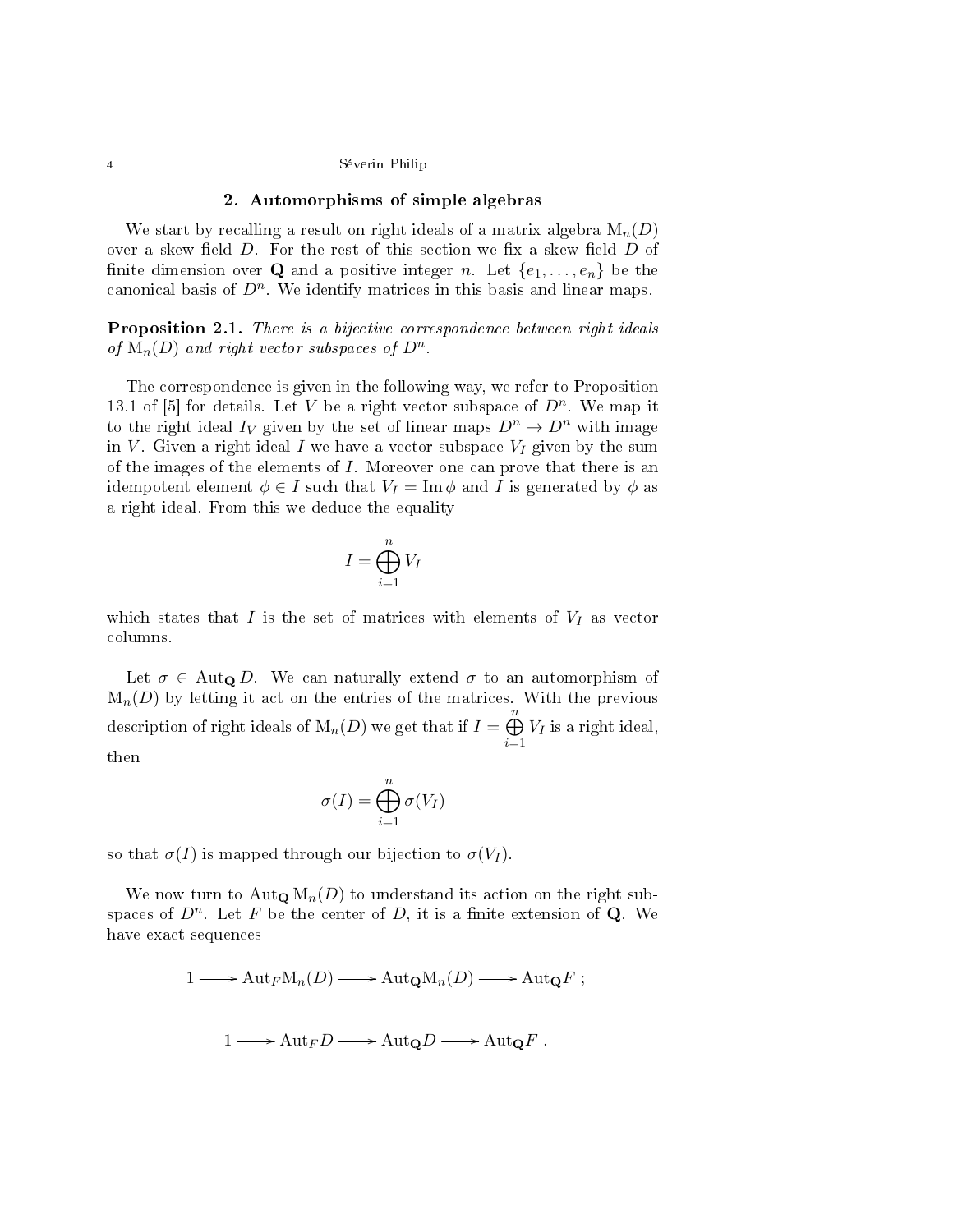The last arrow on the right is the restriction map. We also have the extension map that makes the following triangle commute



We next show that we get in this way a good set of preimages of the restriction morphism  $\text{Aut}_{\mathbf{Q}} M_n(D) \to \text{Aut}_{\mathbf{Q}} F$ . We start with a lemma.

Lemma 2.2. Let F be a field,  $\mathfrak A$  a simple F-algebra and  $\sigma \in \text{Aut}_{\mathbf Q} F$ . There is an automorphism  $\Phi$  of  $\mathfrak A$  such that  $\Phi_{|F} = \sigma$  if and only if

$$
\mathfrak{A} \otimes_{F^\sigma} F \simeq \mathfrak{A}
$$

where  $F$  is seen as an  $F$ -algebra via  $\sigma$ .

*Proof.* First let us assume  $\mathfrak{A} \otimes_{F^{\sigma}} F \simeq \mathfrak{A}$ . By definition of the tensor product there is an algebra homomorphism  $\Phi$  such that the following diagram commutes



the vertical arrows being the inclusions. As  $\mathfrak A$  is simple and  $\Phi$  nonzero it is an automorphism and the diagram gives the desired condition.

Now let  $\Phi \in \text{Aut}_{\mathbf{Q}}\mathfrak{A}$  such that  $\Phi_{|F} = \sigma$ . We show that  $\mathfrak{A}$  is the tensor product  $\mathfrak{A} \otimes_{F^{\sigma}} F$ . Let C be an F-algebra given by a map  $i: F \to C$  and let  $\alpha: \mathfrak{A} \to C, \beta: F \to C$  be maps such that the diagram



commutes. It is a direct check that  $\beta \circ \Phi^{-1}$  is the dotted arrow and thus the proof is complete.

Let  $\sigma$  be an automorphism of F such that there is a  $\Phi \in \text{Aut}_{\mathbf{Q}} \mathbf{M}_n(D)$ with  $\Phi_{|F} = \sigma$ . By Lemma 2.2 for  $\Phi$  and the simple algebra  $M_n(D)$  we have an isomorphism

$$
\mathrm{M}_n(D) \simeq \mathrm{M}_n(D) \otimes_{F^\sigma} F \simeq \mathrm{M}_n(D \otimes_{F^\sigma} F)
$$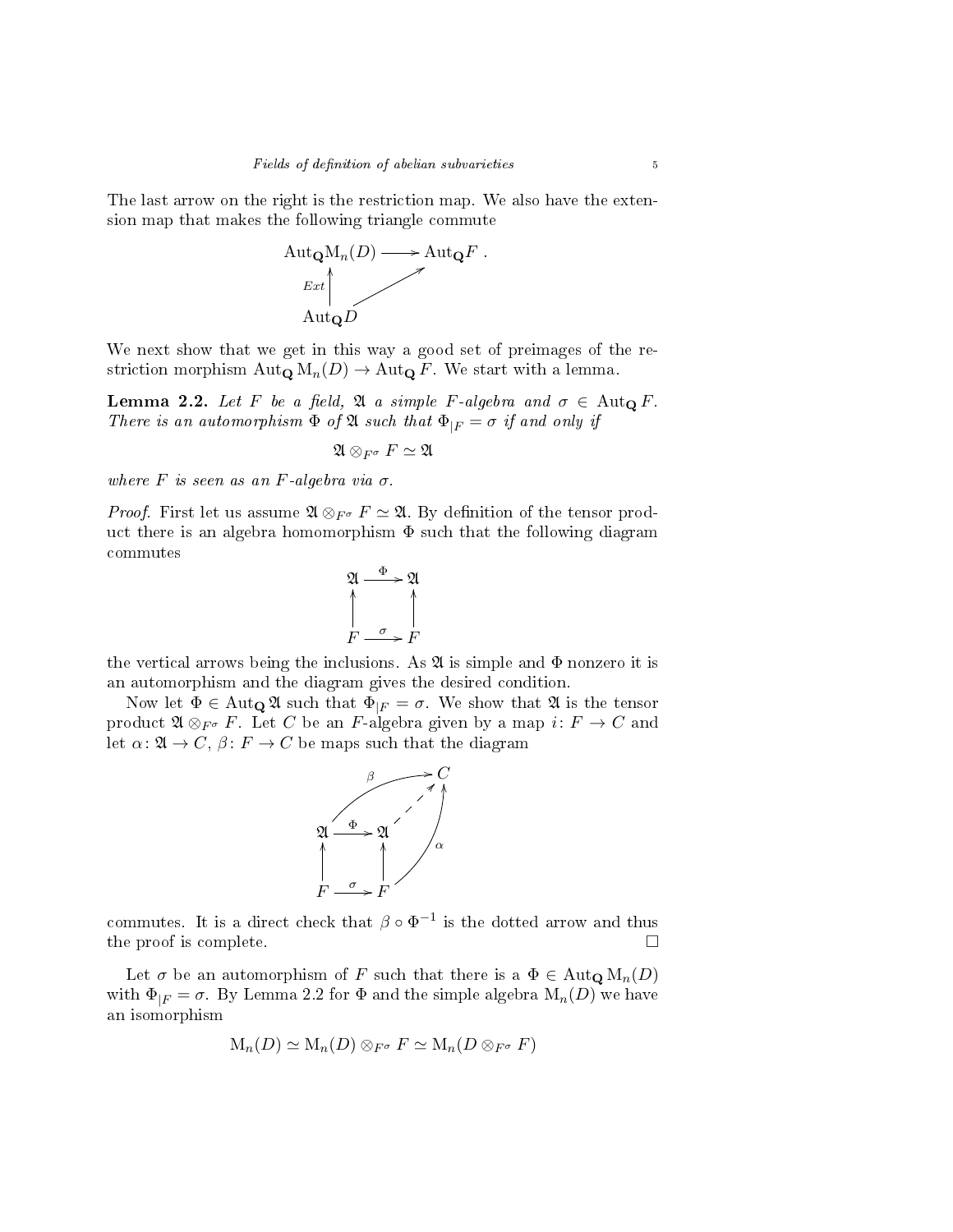and so we get  $D \simeq D \otimes_{F^{\sigma}} F$  by the uniqueness statement of the theorem of Wedderburn on simple algebras (see Theorem 1.9 of Chapter 8 of [6]). Using Lemma 2.2 again, this time for D, we conclude that  $\sigma$  lifts to an automorphism of D.

We can now choose a set  $\Sigma$  of representatives of the lifts of automorphisms of F to  $M_n(D)$  and from the previous remark we can furthermore impose that for all  $\sigma$  in the image of the map  $\text{Aut}_{\mathbf{Q}}\text{M}_n(D) \to \text{Aut}_{\mathbf{Q}}\text{F}$  there is  $\tau \in \Sigma$  such that  $\tau = \text{Ext}\,\theta$  for some lift  $\theta \in \text{Aut}_{\mathbf{Q}}\,D$  of  $\sigma$  to D.

We can now state the theorem we aimed at.

Theorem 2.3. Let  $f \in \text{Aut}_{\mathbf{Q}}\text{M}_n(D)$ . There are a  $P \in \text{GL}_n(D)$  and a unique  $\sigma \in \Sigma$  such that for all  $M \in M_n(D)$  we have

$$
f(M) = P\sigma(M)P^{-1}.
$$

*Proof.* Let  $f_{|F} = \sigma$ , it is an automorphism of F, and denote again  $\sigma$  the lift of  $\sigma$  to  $M_n(D)$  that is in  $\Sigma$ . As  $f_{|F} = \sigma_{|F}$  we have  $f\sigma^{-1} \in \text{Aut}_F M_n(D)$ . By the theorem of Skolem-Noether there is a matrix  $P \in GL_n(D)$  such that  $f\sigma^{-1}$  is given by conjugation by P. This gives the existence of the decomposition.

For the unicity, take  $M = xI$  for  $x \in F$ . We have

$$
f(M) = P\sigma(M)P^{-1} = \sigma(x)I
$$

so that if  $\tau \in \Sigma$  is another lift that works we get  $\tau_{|F} = \sigma_{|F}$ .

In the rest of the text we will choose a pair  $(P, \sigma) \in GL_n(D) \times \Sigma$  given by Theorem 2.3 for any  $f \in \text{Aut}_{\mathbf{Q}} M_n(D)$ . For such an f we have a natural action on ideals of  $M_n(D)$  given by  $I \mapsto f(I)$ . By Lemma 2.1 this action induces an action on the vector subspaces of  $D^n$  mapping a subspace V to the subspace associated with the ideal  $f(I_V)$ . If f is given by  $(P, \sigma)$  we get  $f(V) = P\sigma(V)$  where P acts on the left.

We end this section by a useful lemma (that is classical in the context of vector spaces over fields) that tells us when this action is trivial.

**Lemma 2.4.** Let  $P \in GL_n(D)$ ,  $\sigma \in \Sigma$  and  $k \in \{1, ..., n-1\}$ . If for all right vector subspaces V of  $D^n$  of dimension k we have  $P\sigma(V) = V$  then P is a central homothety and  $\sigma$  is the identity.

*Proof.* We argue by induction on k. If  $k = 1$  as  $\sigma$  fixes the canonical basis  $(e_i)_{i\in\{1,\ldots,n\}}$  of  $D^n$  we have  $P(e_i) = e_i\lambda_i$  for some  $\lambda_i \in D^\times$ . For  $1 \leq j \leq n$ there exists  $\mu_i \in D^{\times}$  such that

$$
P\sigma(e_1 + e_j) = (e_1 + e_j)\mu_j = e_1\lambda_1 + e_j\lambda_j
$$

by the hypothesis. It follows that  $\mu_j = \lambda_1 = \lambda_j$  and that P is the left multiplication by  $\lambda = \lambda_1$  so an homothety. Let  $x \in D$  and consider the line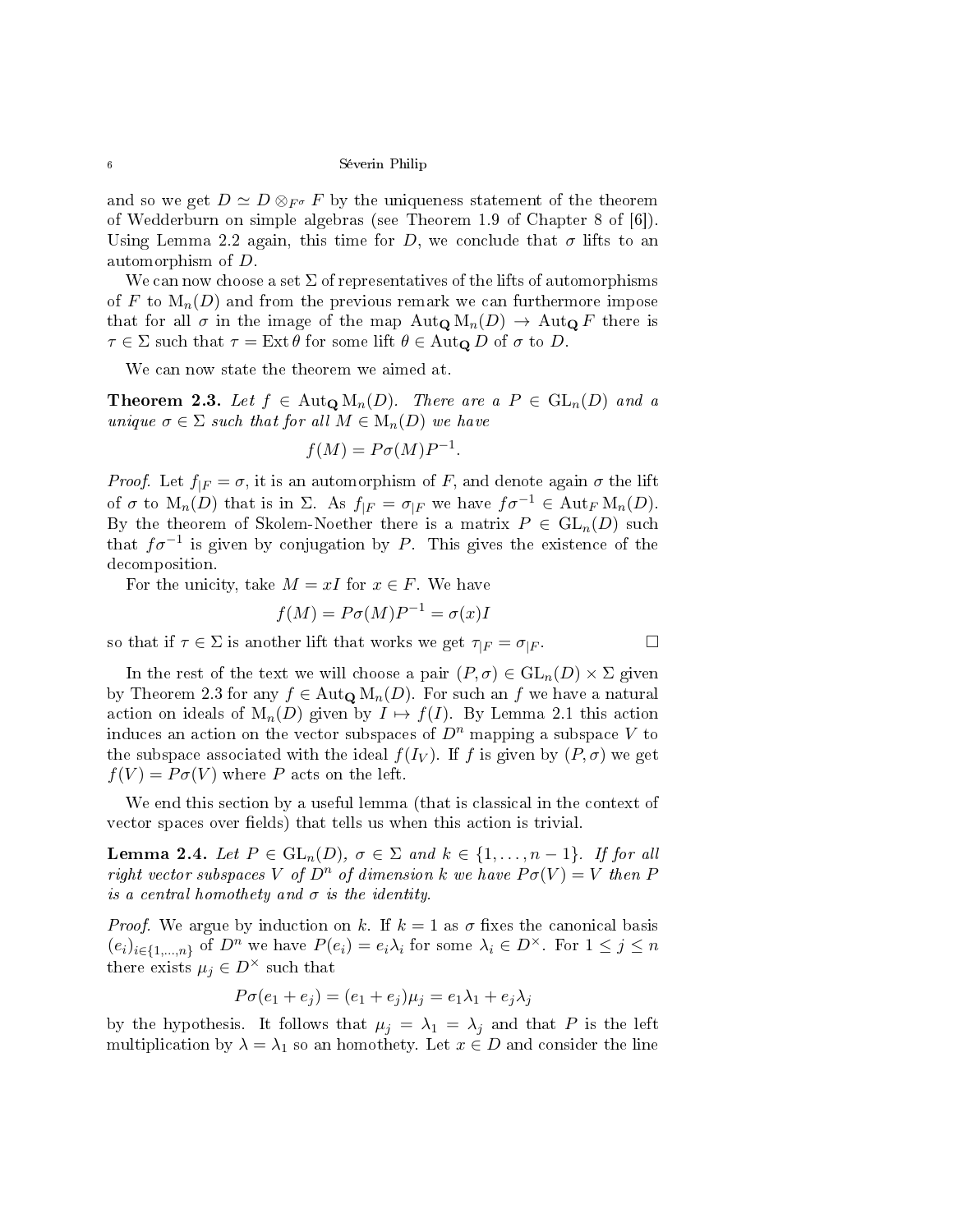$L = (e_1 + e_2 x)D$ . We have  $P\sigma(L) = L$  and  $P\sigma(L) = \lambda \sigma(e_1 + e_2 x)D$ . The vector  $e_1 + e_2x$  is on that line, which gives  $\mu \in D^{\times}$  with

$$
e_1 + e_2 x = (e_1 \lambda + e_2 \lambda \sigma(x))\mu = e_1 \lambda \mu + e_2 \lambda \sigma(x)\mu.
$$

Using again the fact that the  $(e_i)$  form a basis we get  $\mu = \lambda^{-1}$  and  $\lambda \sigma(x) \mu =$ x. Hence we get  $\sigma_{|F} = id$  so that  $\sigma = id$ . This now gives  $x = \lambda x \lambda^{-1}$  for all  $x \in D$  which is the fact that P is a central homothety.

We now assume  $k > 1$ . Let V, U be two right vector subspaces of  $D^n$  of dimension k. We have  $P\sigma(V) = V$  and  $P\sigma(U) = U$  so

$$
P\sigma(V) \cap P\sigma(U) = U \cap V
$$

and as  $P\sigma$  is a bijection

$$
U \cap V = P\sigma(U \cap V).
$$

The result follows from the induction as any subspace of dimension  $k-1$  is the intersection of two subspaces of dimension k.  $\square$ 

The converse of the statement is straightforward.

# 3. The arithmetic Grassmannian

In this section we recall a construction of the Grassmannian over a skew field. It is closely related to Severi-Brauer varieties as defined in  $[5]$  chapter 13.

Let us consider the algebraic group  $GL_{dn}$  over Q where d is the degree [D : Q]. We will repeatedly use the following fact (compare with Proposition II.4.5 of [2] which deals with a cyclic subgroup of rational points):

if G is an algebraic group over a characteristic  $0$  field K and S a subgroup of  $G(K)$  that is closed for the induced topology, there exists a unique closed algebraic subgroup H of G such that  $H(K) = S$  and  $H(K)$  is dense in H.

Through the choice of a Q-basis of D, the group  $GL_n(D)$  is a closed subgroup of the  $\mathbf Q$ -points of  $\mathrm{GL}_{dn}$  and by the fact there is a unique algebraic subgroup of  $GL_{dn}$ , that we write  $GL_{n,D}$ , such that its **Q**-points are  $GL_n(D)$ and they are dense in  $GL_{n,D}$ .

There is a natural action of  $GL_n(D)$  on the right vector subspaces of  $D^n$ of dimension  $1 \leq k \leq n-1$ . Let  $V_0$  be a right vector subspace of dimension k of  $D^n$ . The stabilizer Stab  $V_0$  is a closed subgroup of  $\text{GL}_{n,D}(\mathbf{Q})$  and the fact applies so that  $\text{Stab }V_0$  is the **Q**-points of a unique closed subgroup of  $GL_{n,D}$  that we write Stab  $V_0$  again.

**Definition 3.1.** We define the Grassmann variety  $\mathrm{Gr}_{k,n}(D)$  to be the quotient  $GL_{n,D}/$  Stab  $V_0$ . It is an irreducible variety over Q that do not depend on the choice of  $V_0$  and its **Q**-points  $\text{Gr}_{k,n}(D)(\mathbf{Q}) = \text{GL}_{n,D}(\mathbf{Q})/(\text{Stab }V_0)(\mathbf{Q})$ are dense in it.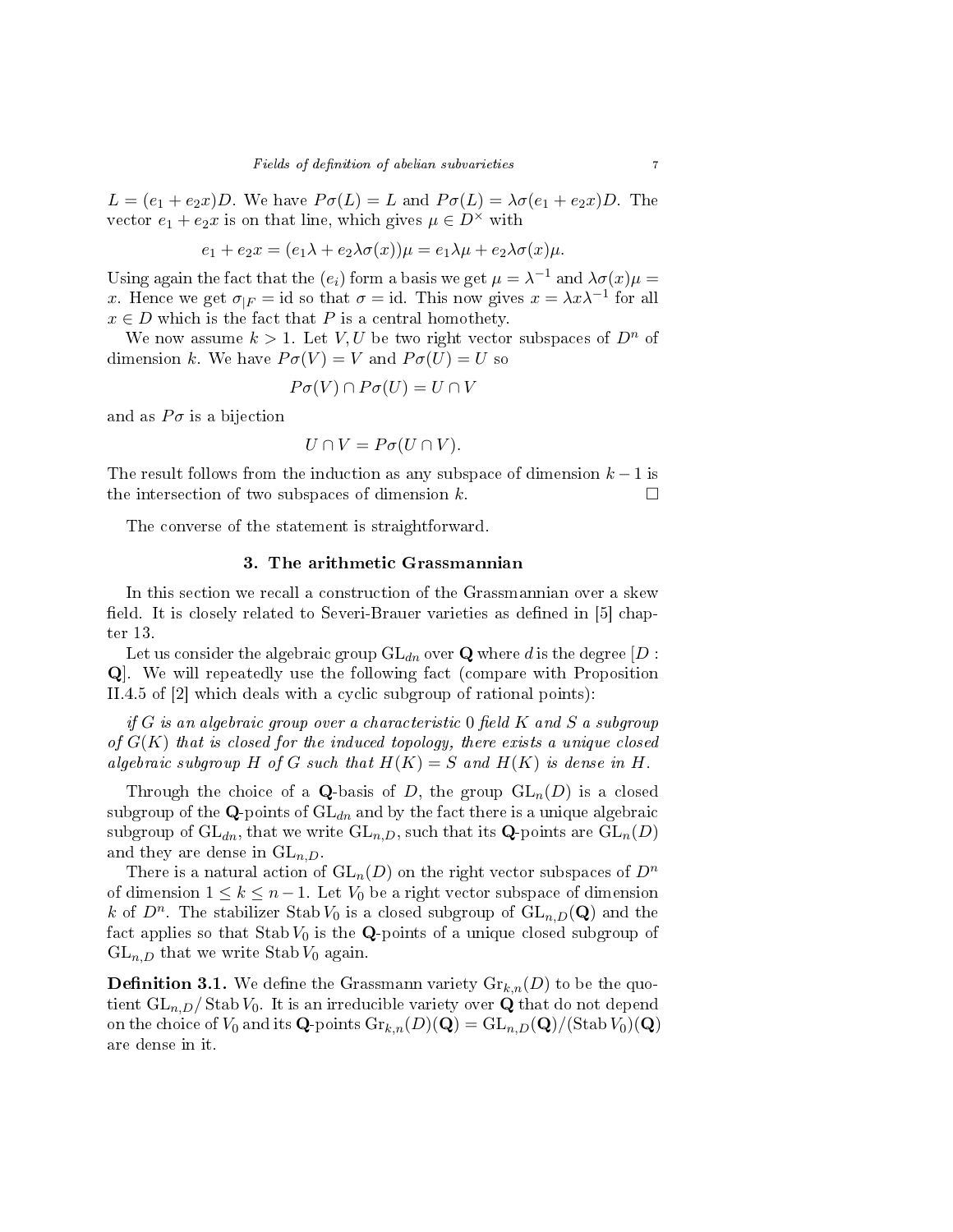The last equality can be shown as in the proof of Proposition 13.2 of [5].

Let I be an ideal of  $M_n(D)$ ,  $f \in \text{Aut}_{\mathbf{Q}} M_n(D)$  associated to  $(P, \sigma)$  and V the right vector subspace corresponding to I, assume V is of dimension k. We turn the action of f on V into an action of f on  $\mathrm{Gr}_{k,n}(D)$ . Let  $\varphi \in GL_n(D)$  be such that  $\varphi(V_0) = V$  and  $\varphi_{\sigma} \in GL_n(D)$  such that  $\sigma(V_0) =$  $\varphi_{\sigma}(V_0)$ . We have that

$$
f(V) = P\sigma(V) = P\sigma(\varphi)\varphi_{\sigma}V_0
$$

as we can check explicitly by taking a basis of  $V_0$ .

It follows that we have a map

$$
a_f
$$
:  $GL_n(D) \longrightarrow GL_n(D) \longrightarrow Gr_{k,n}(D)(Q)$   
 $\varphi \longrightarrow Po(\varphi)\varphi_{\sigma} \longrightarrow Po(\varphi)\varphi_{\sigma}$ 

This map comes from an algebraic **Q**-morphism  $a_f: GL_{n,D} \to Gr_{k,n}(D)$ . We now check that it is constant on the equivalence classes so that it induces a map on the quotient. For **Q**-points  $\varphi$  and  $\psi$  of  $\mathrm{GL}_{n,D}$  in the same class we have by definition

$$
\varphi(V_0)=\psi(V_0)
$$

and so by construction  $a_f(\varphi) = a_f(\psi)$ . The result follows as the **Q**-points are dense. From this we get a map  $\overline{a_f}$ :  $\mathrm{Gr}_{k,n}(D) \to \mathrm{Gr}_{k,n}(D)$  such that if I is an ideal of  $M_n(D)$  associated to  $\overline{\varphi}$  then  $f(I)$  is associated to  $\overline{a_f}(\overline{\varphi})$ .

We can thus define a closed subscheme  $Fix_f$  of  $Gr_{k,n}(D)$  as the equalizer of id and  $\overline{a_f}$  (i.e. the largest closed subscheme over which  $\overline{id}$  and  $\overline{a_f}$  agree) which represents the points of the Grassmannian fixed by the action of  $f$ . By Lemma 2.4 this subscheme is properly contained in  $\mathrm{Gr}_{k,n}(D)$  whenever  $f \neq id$ . We have a description of the **Q**-points of this subscheme as

$$
Fix_f(\mathbf{Q}) = \{ v \in \mathrm{Gr}_{k,n}(D)(\mathbf{Q}) \mid f \cdot v = v \}.
$$

## 4. Existence of abelian subvarieties with  $K_A$  as field of definition

First we recall the correspondence between ideals of the algebra End  $A_{\overline{K}}$ **Q** and abelian subvarieties of  $A_{\overline{K}}$  for an abelian variety A over a characteristic zero field  $K$ .

**Proposition 4.1.** Let A be an abelian variety over a field  $K$ . There is a bijective correspondence between right ideals of End  $A_{\overline{K}} \otimes \mathbf{Q}$  and abelian subvarieties of  $A_{\overline{K}}$  in the following way. An abelian subvariety B of  $A_{\overline{K}}$  is associated with the ideal

$$
I_B = \{ \varphi \in \text{End}\, A_{\overline{K}} \mid \text{Im}\, \varphi \subset B \} \otimes \mathbf{Q}
$$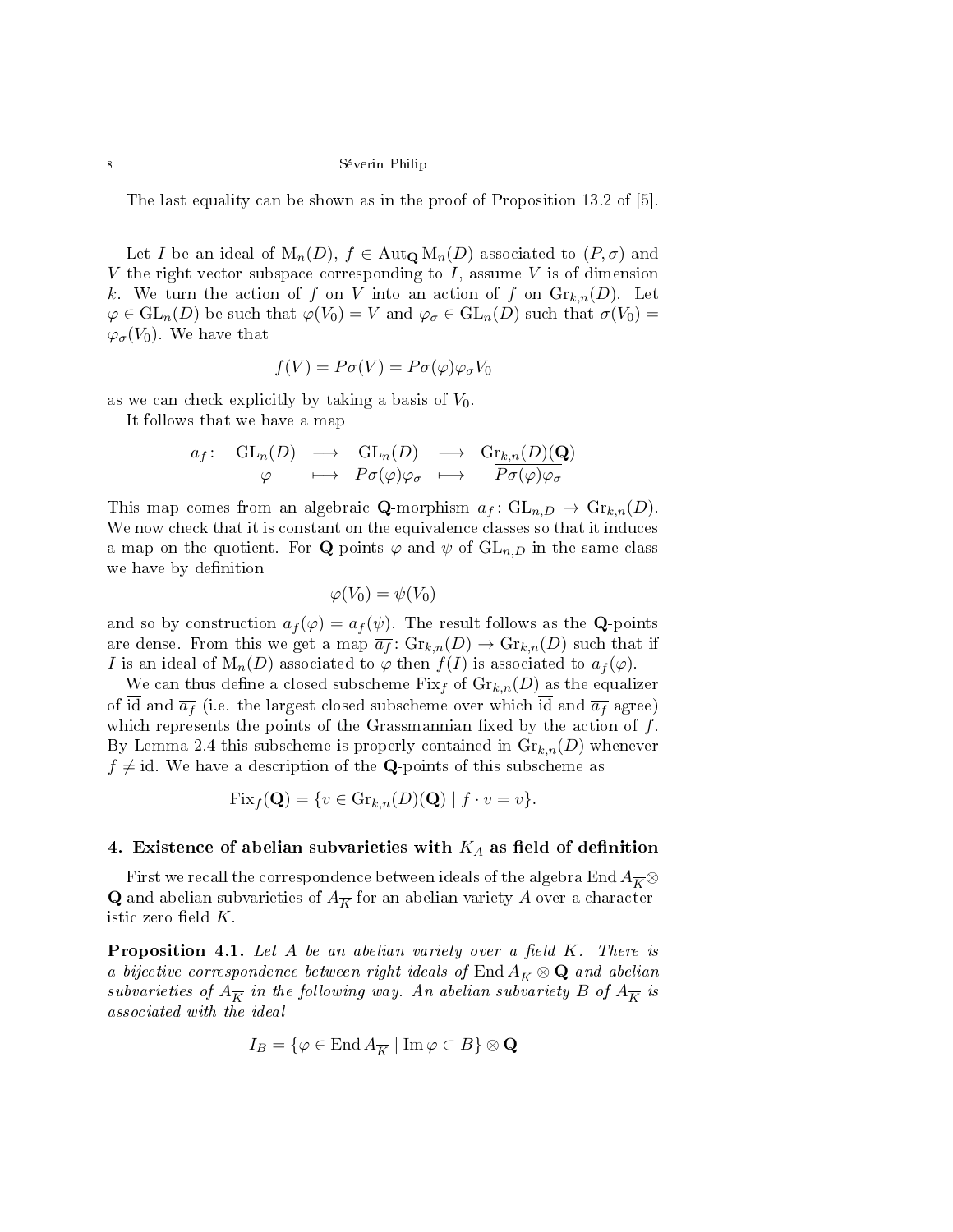and to a right ideal I of End  $A_{\overline{K}} \otimes \mathbf{Q}$  we associate the abelian subvariety

$$
B_I = \sum_{\varphi \in I \cap \operatorname{End} A_{\overline{K}}}\operatorname{Im} \varphi.
$$

This proposition can be deduced from Lemma 2.2 of [3] with  $C = A$ .

There are two important corollaries that will be used for our main result.

**Corollary 4.2.** Let  $A$  be an abelian variety over a characteristic zero field K and C a simple abelian variety over  $\overline{K}$  with an isogeny

$$
\varphi\colon A_{\overline{K}}\longrightarrow C^n
$$

for some positive integer n. Let D be the skew field  $\text{End }C \otimes \textbf{Q}$ . The map  $\varphi$  identifies End  $A_{\overline{K}} \otimes \mathbf{Q}$  and  $\mathrm{M}_n(D)$ . An abelian subvariety B of  $A_{\overline{K}}$  is isogenous to  $C^\ell$  where  $\ell$  is the dimension of the right vector subspace of  $D^n$ associated to  $I_B$  by Proposition 2.1.

*Proof.* The ideal  $I_B$  is mapped through Proposition 2.1 to

$$
V = \text{Hom}(C, B) \otimes \mathbf{Q}.
$$

From the fact that  $C$  is a simple abelian variety we also have that  $B$  is isogenous to  $C^{\ell}$  for some  $\ell$ . We prove that  $\ell = \dim_D V$ . The isogeny between  $B$  and  $C^\ell$  gives isomorphisms of  ${\bf Q}$ -vector spaces

$$
\mathrm{Hom}(C, B) \otimes \mathbf{Q} \simeq \mathrm{Hom}(C, C^{\ell}) \otimes \mathbf{Q} \simeq \mathrm{End}(C)^{\ell} \otimes \mathbf{Q} \simeq D^{\ell}.
$$

It follows that V and  $D^{\ell}$  have the same dimension over Q and thus the same dimension over  $D$ .

**Corollary 4.3.** Let  $A$  be an abelian variety over a characteristic zero field K and B an abelian subvariety of  $A_{\overline{K}}$ . Let L be a finite extension of K. The right ideal I<sub>B</sub> of End  $A_{\overline{K}} \otimes \mathbf{Q}$  is stable for the action of  $Gal(\overline{K}/L)$  if and only if so is B.

Proof. We show that the bijection from Theorem 4.1 is compatible with the action of the Galois group  $Gal(\overline{K}/K)$ .

For  $\sigma \in \text{Gal}(\overline{K}/K)$  and  $\varphi \in \text{End } A_{\overline{K}}$  we have

$$
\sigma(\operatorname{Im}\varphi)=\operatorname{Im}\sigma(\varphi)
$$

since

$$
\sigma(\text{Im }\varphi) = \sigma(\{\varphi(x) \mid x \in A(\overline{K})\}) = \{\sigma(\varphi)(\sigma(x)) \mid x \in A(\overline{K})\} = \text{Im }\sigma(\varphi).
$$
  
This gives directly  $\sigma(B_I) = B_{\sigma(I)}$ , hence the statement.

We now start working towards the proof of our main theorem. The geometrical part of the proof is contained in the following statement.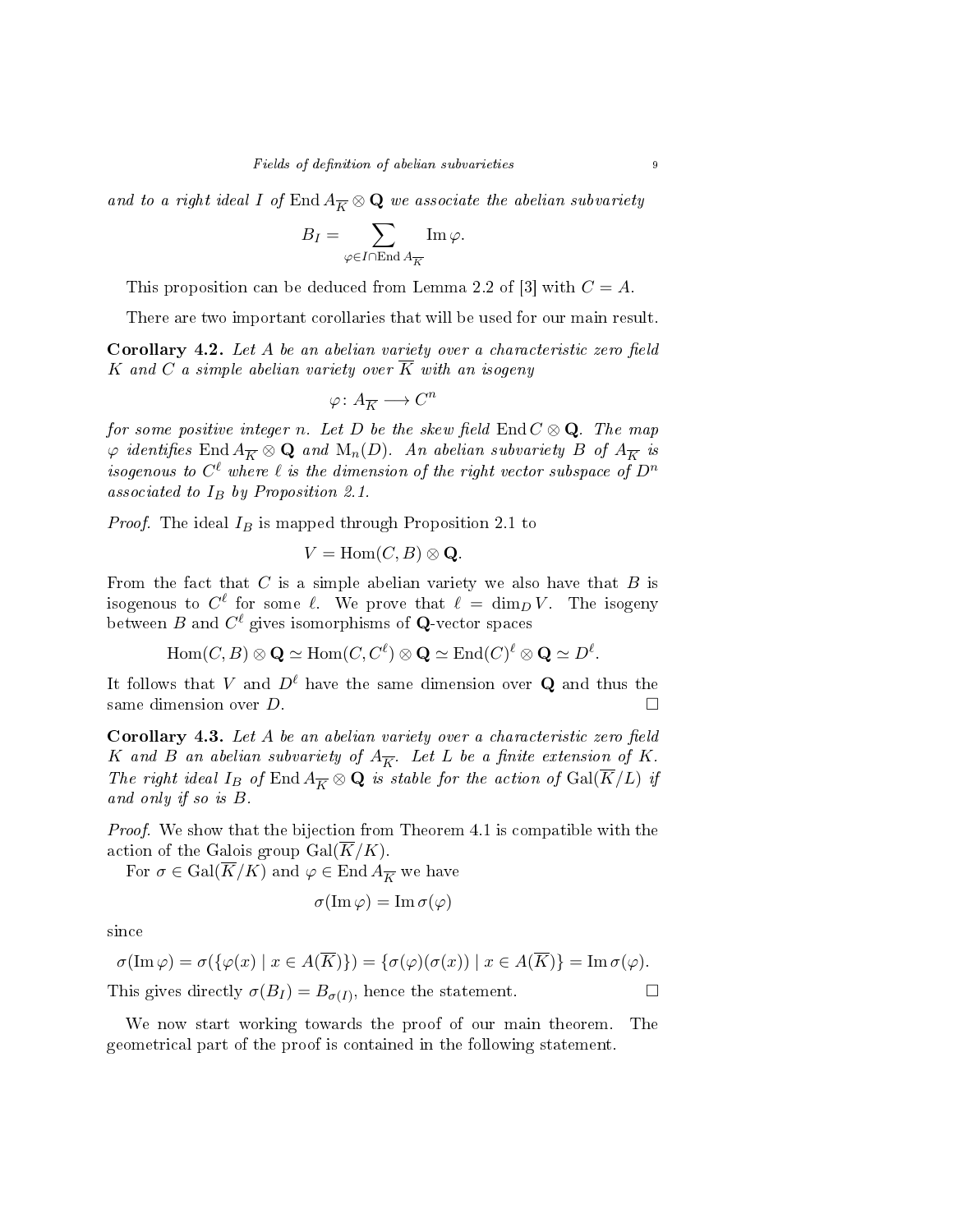**Theorem 4.4.** Let  $D$  be a skew field of finite dimension over  $Q$  and  $G$  a finite subgroup of Aut<sub>Q</sub> M<sub>n</sub>(D). Then for all  $k \in \{1, ..., n-1\}$  there are infinitely many right ideals I of  $M_n(D)$  associated to vector subspaces V of dimension k which are stable by no element of  $G \setminus \{1\}$ .

*Proof.* By Theorem 2.3 we may write elements of G as couples  $(P, \sigma)$  where  $P \in GL_n(D)$  and  $\sigma \in \Sigma$ . A right ideal I is stable by an element  $g \in G$  if and only if  $g \cdot I = P \sigma(I) = I$  hence if and only if  $P \sigma(V_I) = V_I$ . Consider the set

$$
S = \{ v \in \text{Gr}_{k,n}(D)(\mathbf{Q}) \mid \exists g \in G \setminus \{1\}, g \cdot v = v \}
$$

of vector subspaces of dimension  $k$  that are stable by at least one non trivial element of G. We have

$$
S = \bigcup_{g \in G \setminus \{1\}} \{v \in \text{Gr}_{k,n}(D)(\mathbf{Q}) \mid g \cdot v = v\}
$$

$$
= \bigcup_{g \in G \setminus \{1\}} \text{Fix}_g(\mathbf{Q}).
$$

By the end of Section 3,  $\mathrm{Gr}_{k,n}(D) \setminus \cup$  $g{\in}G\backslash\{1\}$  $Fix_g$  is a non-empty open

subscheme by irreducibility and thus contains infinitely many  $Q$ -points by density. These points yield vector subspaces of  $D<sup>n</sup>$  which in turn yield ideals with the desired property.

The last ingredient is provided by the following combinatorial lemma.

**Lemma 4.5.** Let  $S_1, \ldots, S_r$  be sets and  $H_i \subset \text{Aut } S_i$  subgroups such that for any finite subgroup  $G_i \subset H_i$  the set

$$
\{s \in S_i \mid \forall \lambda \in G_i \setminus \{\mathrm{id}\}, \ \lambda s \neq s\}
$$

is infinite. Then if  $G \subset \text{Aut}(\prod_{r=1}^{r}$  $i=1$  $S_i)$  is a finite subgroup such that for all  $g \in G$  there exist  $\tau_g \in \mathfrak{S}_r$  and bijections  $\lambda_{g,i} \colon S_{\tau_g^{-1}(i)} \to S_i$  with

$$
\begin{cases}\ng(s_1, \ldots, s_r) = (\lambda_{g,1}(s_{\tau_g^{-1}(1)}), \ldots, \lambda_{g,r}(s_{\tau_g^{-1}(r)})) \\
\text{if } \tau_g(i) = i \text{ then } \lambda_{g,i} \in H_i\n\end{cases}
$$

the set

$$
F = \{ s \in \prod_{i=1}^{r} S_i \mid \forall g \in G \setminus \{ \text{id} \}, \ g s \neq s \}
$$

is infinite.

*Proof.* Set  $G_i = \{ \lambda \in H_i \mid \exists g \in G, \tau_g(i) = i, \lambda_{g,i} = \lambda \}.$  This is a finite subgroup of  $H_i$  as G is finite. We show that we can build elements of F by induction with infinitely many choices at each step. Assume we have chosen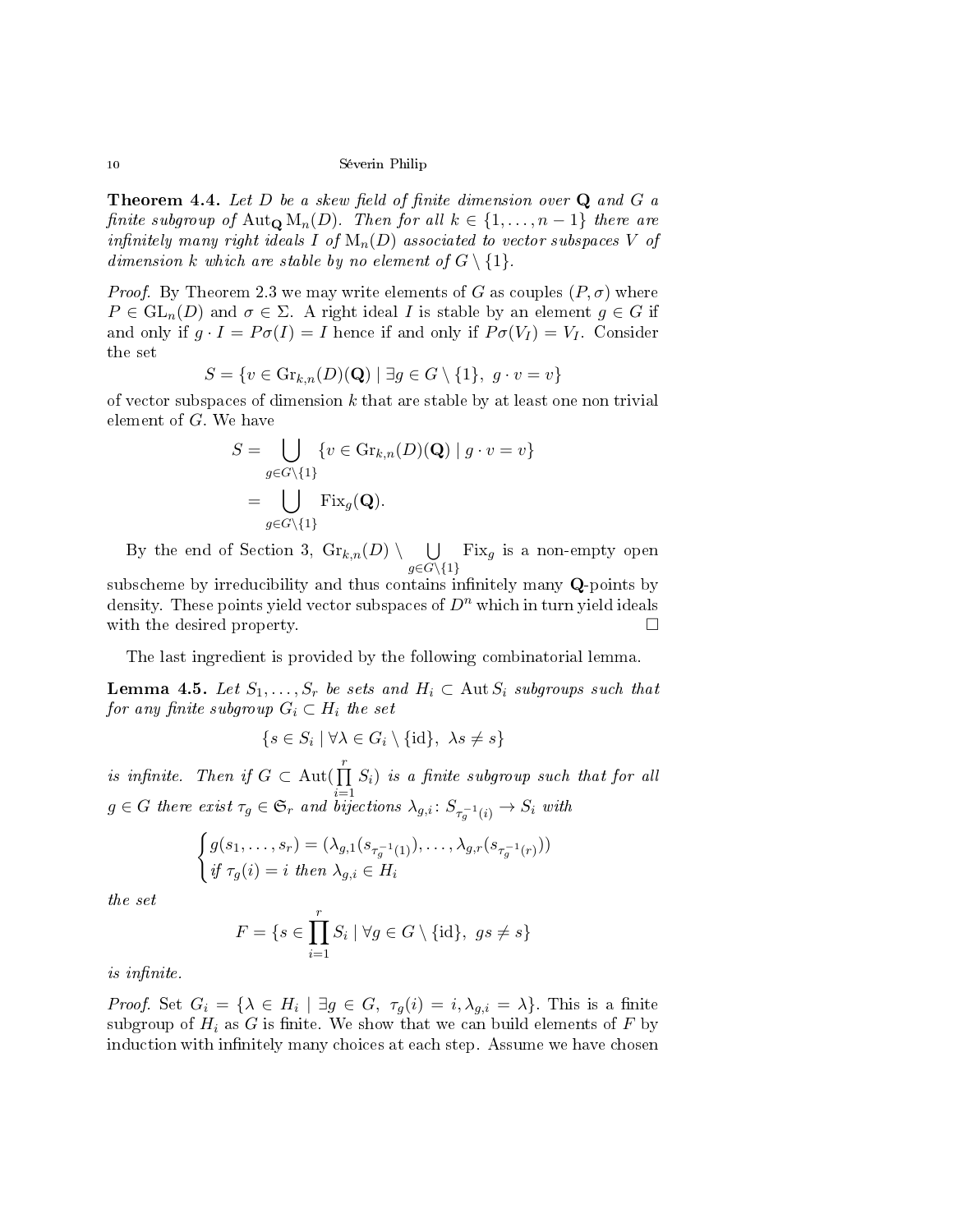the first  $i - 1$  coordinates,  $s_1, \ldots, s_{i-1}$ , of a candidate. Then we need to choose  $s_i$  such that

(i) 
$$
\forall \lambda \in G_i \setminus \{id\}, \ \lambda(s_i) \neq s_i
$$
  
(ii)  $\forall j, \ 1 \leq j \leq i-1, \ \forall g \in G \text{ with } \tau_g^{-1}(i) = j, \ s_i \neq \lambda_{g,i}(s_j).$ 

As the second condition removes only finitely many choices  $(G$  being finite) and there are infinitely many choices satisfying (i) from the hypothesis on the  $H_i$ , we can choose infinitely many  $s_i$  that fit our need and conclude by induction on i.

We are now able to prove Theorem 1.1.

*Proof.* Let  $k_1, \ldots, k_r$  be integers satisfying the conditions of the statement. The absolute Galois group  $Gal(K/K)$  acts on the semi-simple algebra  $\mathfrak{A}=\operatorname{End} A_{\overline{K}}\otimes \mathbf{Q}$  through its finite quotient  $\operatorname{Gal}(K_A/K)$  which identifies with a finite subgroup G of Aut $_{\mathbf{Q}}\mathfrak{A}$ . By Corollary 4.3 we are led to look for ideals I of  $\mathfrak{A}$  which are stable by no element of  $G \setminus \{1\}$ . Since  $A_{\overline{K}}$  is isogenous to  $\prod^r$  $i=1$  $C_i^{n_i}$  we have an isomorphism  $\varphi \colon \mathfrak{A} \simeq \prod^r$  $\prod_{i=1} M_{n_i}(D_i)$  for some skew fields  $D_i$ .

Now let  $S_i = \{ \text{right ideals } I \subset M_{n_i}(D_i) \mid \dim_{D_i} V_I = k_i \}$  and  $H_i \subset$ Aut  $S_i$  the subgroup of those bijections induced by automorphisms of the algebra  $\mathrm{M}_{n_i}(D_i)$ . Theorem 4.4 states that these sets and subgroups satisfy the conditions of Lemma 4.5. Now we prove that  $G$  satisfies the remaining conditions. Let  $g \in G$  and let  $e_1 = (1, 0, \ldots, 0), \ldots, e_r = (0, \ldots, 0, 1)$ be the primitive central idempotents of  $\prod_{i=1}^{r}$  $\prod_{i=1} M_{n_i}(D_i)$ . Let  $\tau_g \in \mathfrak{S}_r$  be the permutation induced by  $g$  on the  $e_i$ . As  $g$  is an algebra automorphism if  $\tau_g(i) = j$  then g induces an isomorphism  $M_{n_i}(D_i) \rightarrow M_{n_j}(D_j)$  and so a bijection  $S_i \to S_j$  which we set to be  $\lambda_{g,j}$ . From this setting we see that Lemma 4.5 applies and we get infinitely many ideals I of  $\prod_{i=1}^{r}$  $\prod_{i=1} M_{n_i}(D_i)$  stable by no element of  $G \setminus \{1\}$  and such that

$$
I = I_1 \times \cdots \times I_r
$$

with  $\dim_{D_i} V_{I_i} = k_i$ . Given one such ideal I let B be the abelian subvariety of  $A_{\overline{K}}$  given by  $\varphi^{-1}(I)$ . By Corollary 4.2, B is isogenous to  $\prod_{i=1}^{r}$  $i=1$  $C_i^{k_i}$  and Corollary 4.3 gives that the field of definition of B is  $K_A$  by construction.  $\Box$